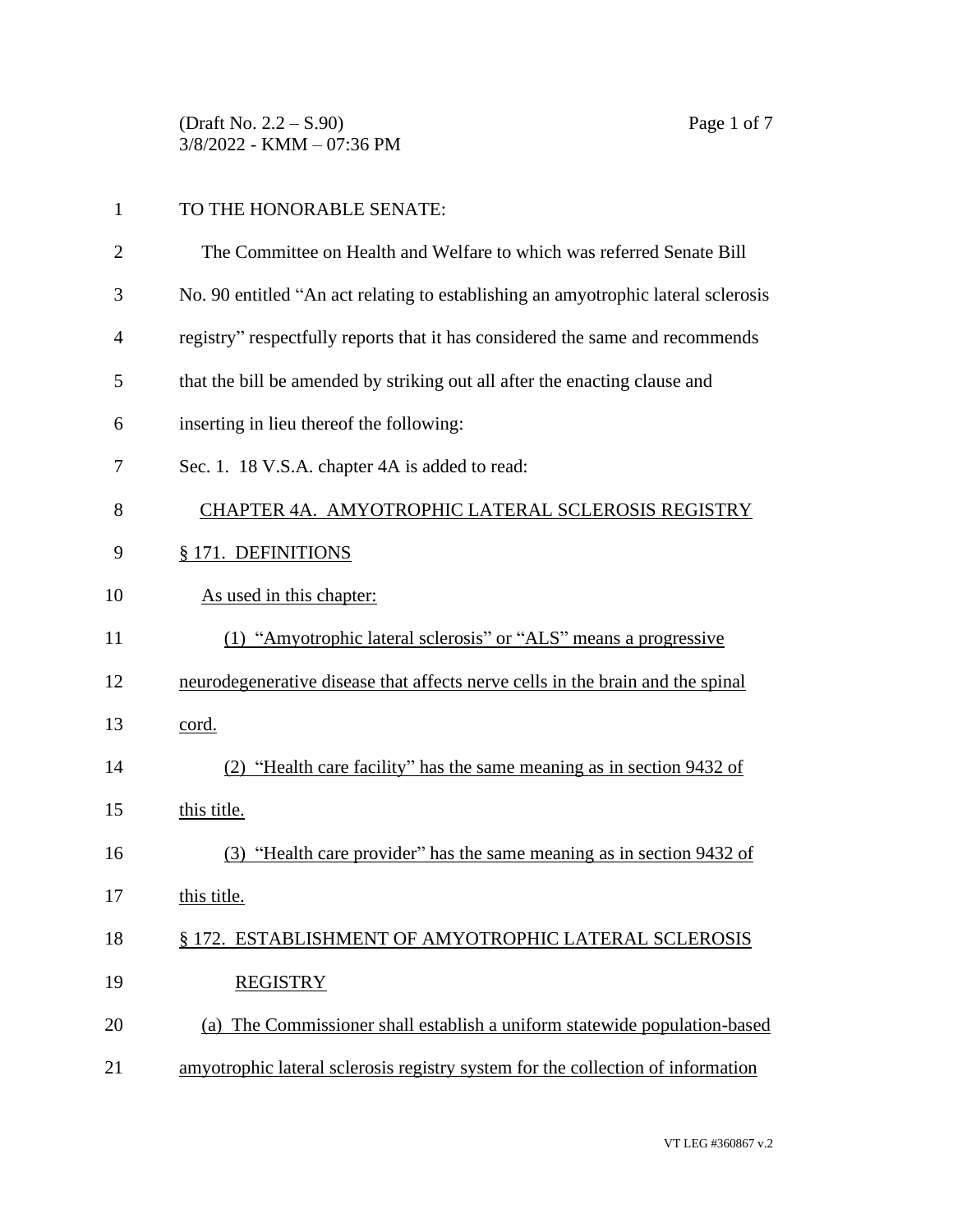(Draft No. 2.2 – S.90) Page 2 of 7 3/8/2022 - KMM – 07:36 PM

| $\mathbf{1}$   | determining the incidence of amyotrophic lateral sclerosis and related data.      |  |
|----------------|-----------------------------------------------------------------------------------|--|
| $\overline{2}$ | Pursuant to 3 V.S.A. chapter 25, the Commissioner shall adopt rules necessary     |  |
| 3              | to effect the purposes of this chapter, including the data to be reported and the |  |
| $\overline{4}$ | effective date after which reporting by health care facilities and health care    |  |
| 5              | providers shall be required.                                                      |  |
| 6              | (b) All cases of amyotrophic lateral sclerosis diagnosed or treated in the        |  |
| 7              | State shall be reported to the representative of the Department of Health         |  |
| 8              | authorized by the Commissioner to compile the amyotrophic lateral sclerosis       |  |
| 9              | data, or any individual, agency, or organization designated to cooperate with     |  |
| 10             | that representative.                                                              |  |
| 11             | (c) The Commissioner shall establish a training program for the personnel         |  |
| 12             | of participating health care facilities and a quality control program for         |  |
| 13             | amyotrophic lateral sclerosis data. The Commissioner shall collaborate in         |  |
| 14             | studies with clinicians and epidemiologists and publish reports on the results of |  |
| 15             | such studies. The Commissioner shall cooperate with the National Institutes of    |  |
| 16             | Health and the Centers for Disease Control and Prevention in providing            |  |
| 17             | amyotrophic lateral sclerosis incidence data.                                     |  |
| 18             | § 173. PARTICIPATION IN PROGRAM                                                   |  |
| 19             | (a) Any health care facility diagnosing or providing treatment to patients        |  |
| 20             | with amyotrophic lateral sclerosis shall report each case of amyotrophic lateral  |  |
| 21             | sclerosis to the Commissioner or the Commissioner's authorized representative     |  |
|                |                                                                                   |  |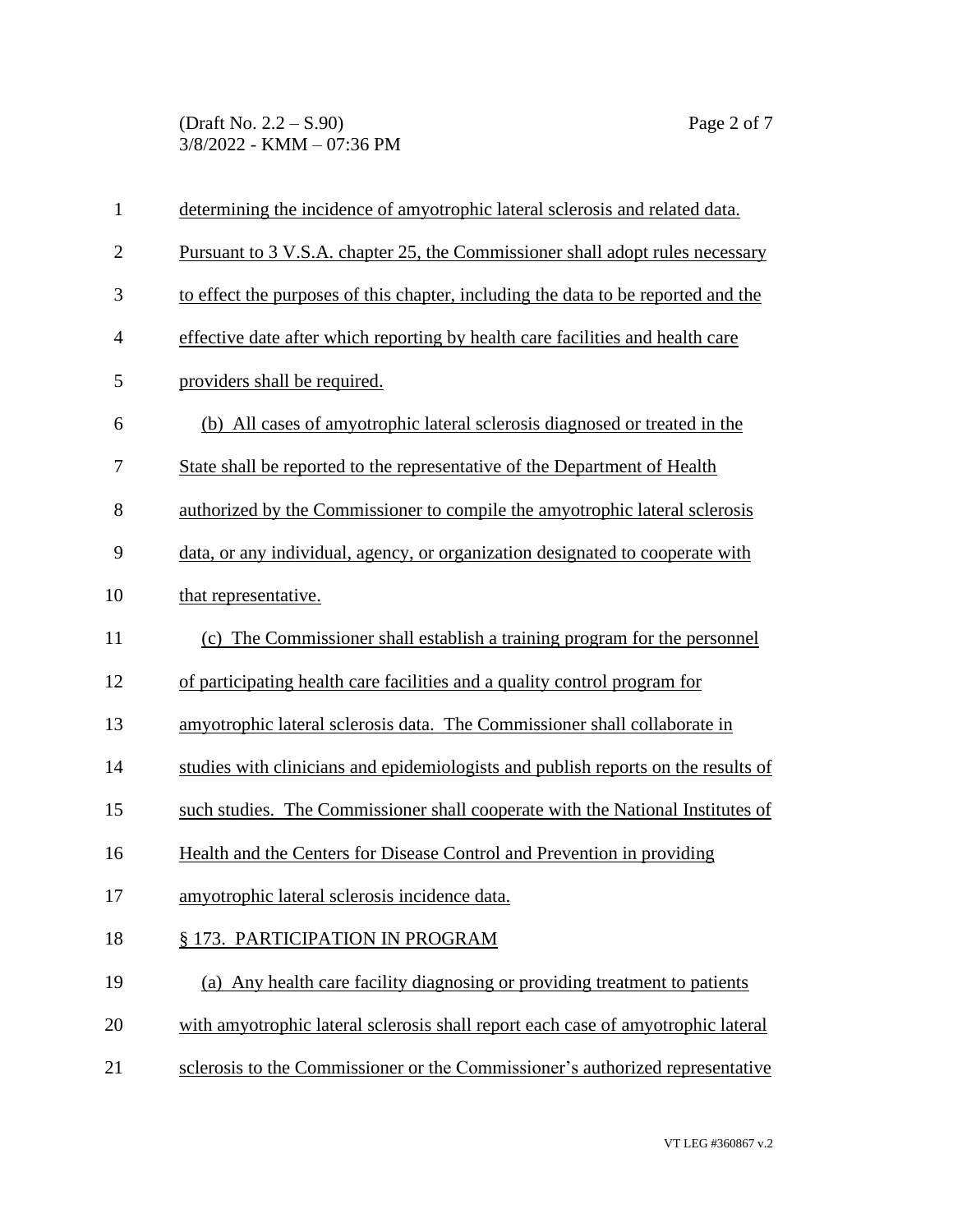(Draft No. 2.2 – S.90) Page 3 of 7 3/8/2022 - KMM – 07:36 PM

| $\mathbf{1}$   | in a format prescribed by the Commissioner within 180 days of admission or          |  |
|----------------|-------------------------------------------------------------------------------------|--|
| $\overline{2}$ | diagnosis. If the facility fails to report in a format prescribed by the            |  |
| 3              | Commissioner, the Commissioner's authorized representative may enter the            |  |
| $\overline{4}$ | facility, obtain the information, and report it in the appropriate format. In these |  |
| 5              | cases, the facility shall reimburse the Commissioner or the authorized              |  |
| 6              | representative for the cost of obtaining and reporting the information.             |  |
| 7              | (b) Any health care provider diagnosing or providing treatment to patients          |  |
| 8              | with amyotrophic lateral sclerosis shall report each case to the Commissioner       |  |
| 9              | or the Commissioner's authorized representative within 180 days of diagnosis.       |  |
| 10             | (c) All health care facilities and health care providers who provide                |  |
| 11             | diagnostic or treatment services to patients with amyotrophic lateral sclerosis     |  |
| 12             | shall report to the Commissioner any further demographic, diagnostic, or            |  |
| 13             | treatment information requested by the Commissioner concerning any person           |  |
| 14             | now or formerly receiving services. Additionally, the Commissioner or the           |  |
| 15             | Commissioner's authorized representative shall have physical access to all          |  |
| 16             | records that would identify cases of amyotrophic lateral sclerosis or would         |  |
| 17             | establish characteristics of the amyotrophic lateral sclerosis, treatment of the    |  |
| 18             | amyotrophic lateral sclerosis, or medical status of any identified patient with     |  |
| 19             | amyotrophic lateral sclerosis.                                                      |  |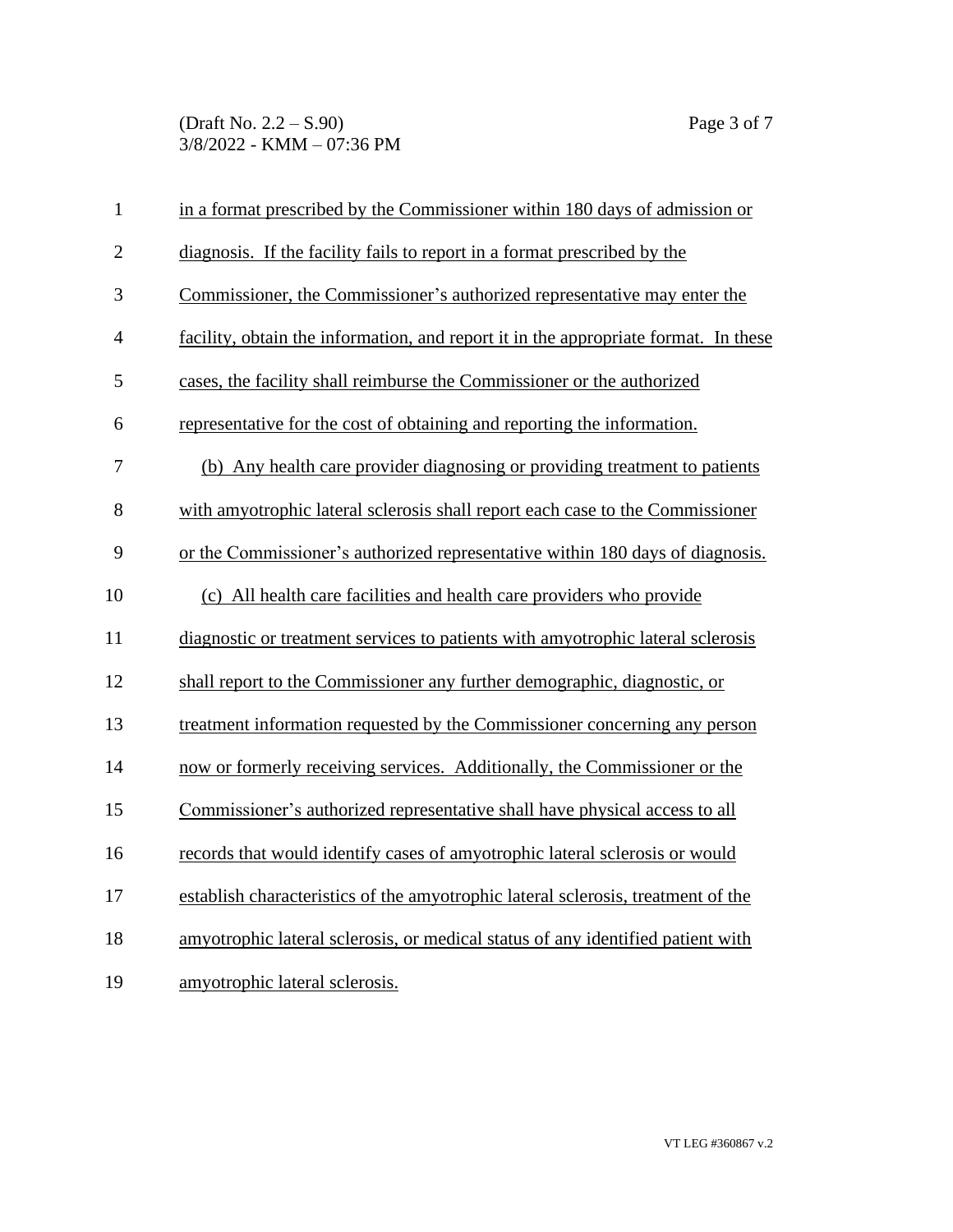(Draft No.  $2.2 - S.90$ ) Page 4 of 7 3/8/2022 - KMM – 07:36 PM

## § 174. CONFIDENTIALITY (a)(1) All information reported pursuant to this chapter is exempt from public inspection and copying under the Public Records Act and shall be kept confidential. (2)(A) All identifying information regarding an individual patient, health care provider, or health care facility contained in records of interviews, written reports, and statements procured by the Commissioner or by any other person, agency, or organization acting jointly with the Commissioner in connection with amyotrophic lateral sclerosis morbidity and mortality studies is exempt from public inspection and copying under the Public Records Act, shall be kept confidential, and used solely for the purposes of studying amyotrophic lateral sclerosis. (B) Nothing in this section shall prevent the Commissioner from publishing statistical compilations relating to morbidity and mortality studies that do not identify individual cases or sources of information. (b) Notwithstanding 1 V.S.A. § 317(e), the Public Records Act exemption created in this section shall continue in effect and shall not be repealed through operation of 1 V.S.A. § 317(e). § 175. DISCLOSURE (a) The Commissioner may enter into agreements to exchange confidential

information with any other amyotrophic lateral sclerosis registries in order to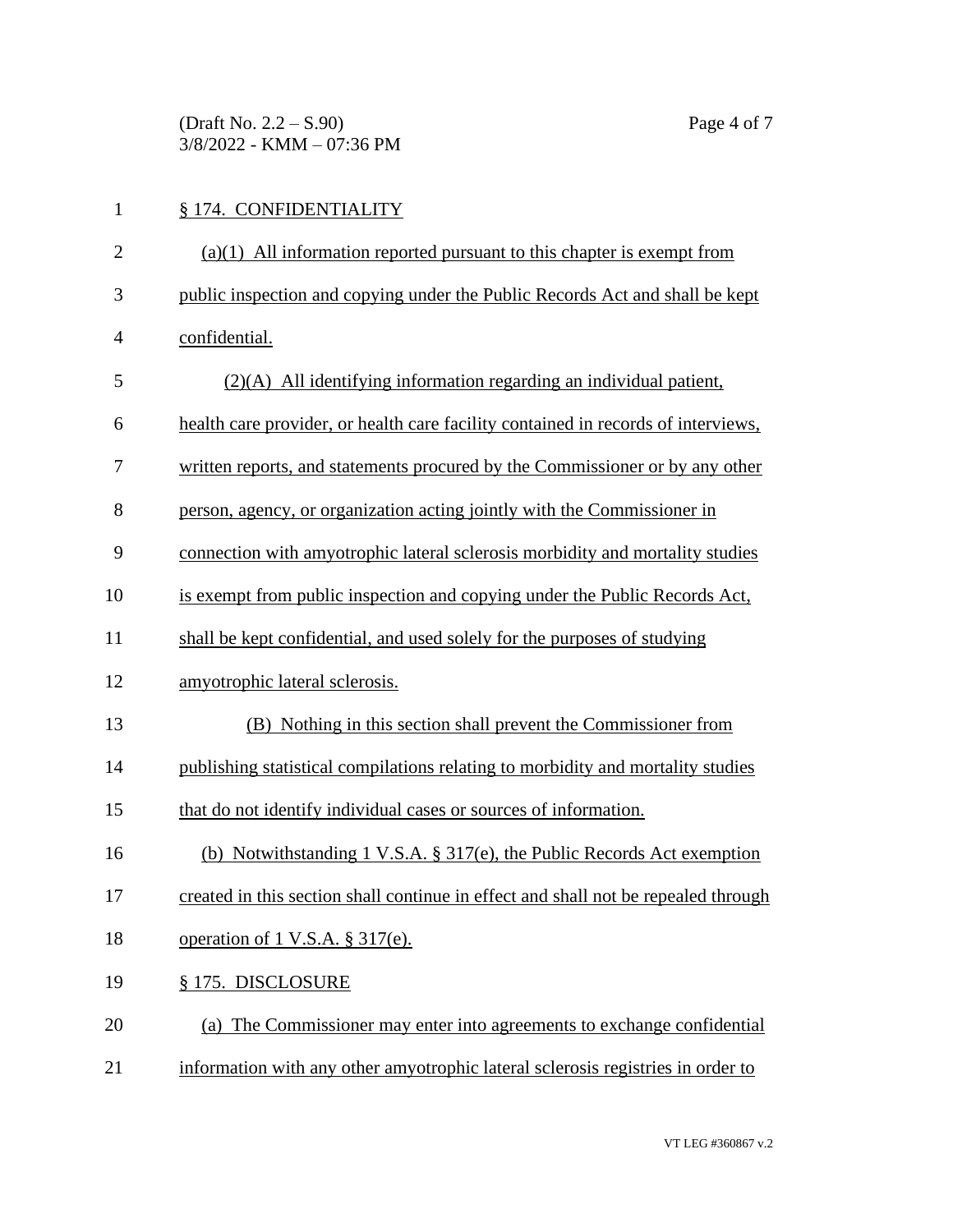(Draft No. 2.2 – S.90) Page 5 of 7 3/8/2022 - KMM – 07:36 PM

| $\mathbf{1}$   | obtain complete reports of Vermont residents diagnosed or treated in other         |  |
|----------------|------------------------------------------------------------------------------------|--|
| $\overline{2}$ | states and to provide information to other states regarding their residents        |  |
| 3              | diagnosed or treated in Vermont.                                                   |  |
| $\overline{4}$ | (b) The Commissioner may furnish confidential information to other states'         |  |
| 5              | amyotrophic lateral sclerosis registries or health researchers in order to         |  |
| 6              | collaborate in a national amyotrophic lateral sclerosis registry or to collaborate |  |
| 7              | in amyotrophic lateral sclerosis control and prevention research studies.          |  |
| 8              | However, before releasing confidential information, the Commissioner shall         |  |
| 9              | first obtain from such state registries, agencies, or researchers an agreement in  |  |
| 10             | writing to keep the identifying information confidential and privileged. In the    |  |
| 11             | case of researchers, the Commissioner shall also first obtain evidence of the      |  |
| 12             | approval of their academic committee for the protection of human subjects          |  |
| 13             | established in accordance with 45 C.F.R. part 46.                                  |  |
| 14             | § 176. LIABILITY                                                                   |  |
| 15             | (a) No action for damages arising from the disclosure of confidential or           |  |
| 16             | privileged information may be maintained against any person, or the employer       |  |
| 17             | or employee of any person, who participates in good faith in the reporting of      |  |
| 18             | amyotrophic lateral sclerosis registry data or data for amyotrophic lateral        |  |
| 19             | sclerosis morbidity or mortality studies in accordance with this chapter.          |  |
| 20             | (b) No license of a health care facility or health care provider may be            |  |
| 21             | denied, suspended, or revoked for the good faith disclosure of confidential or     |  |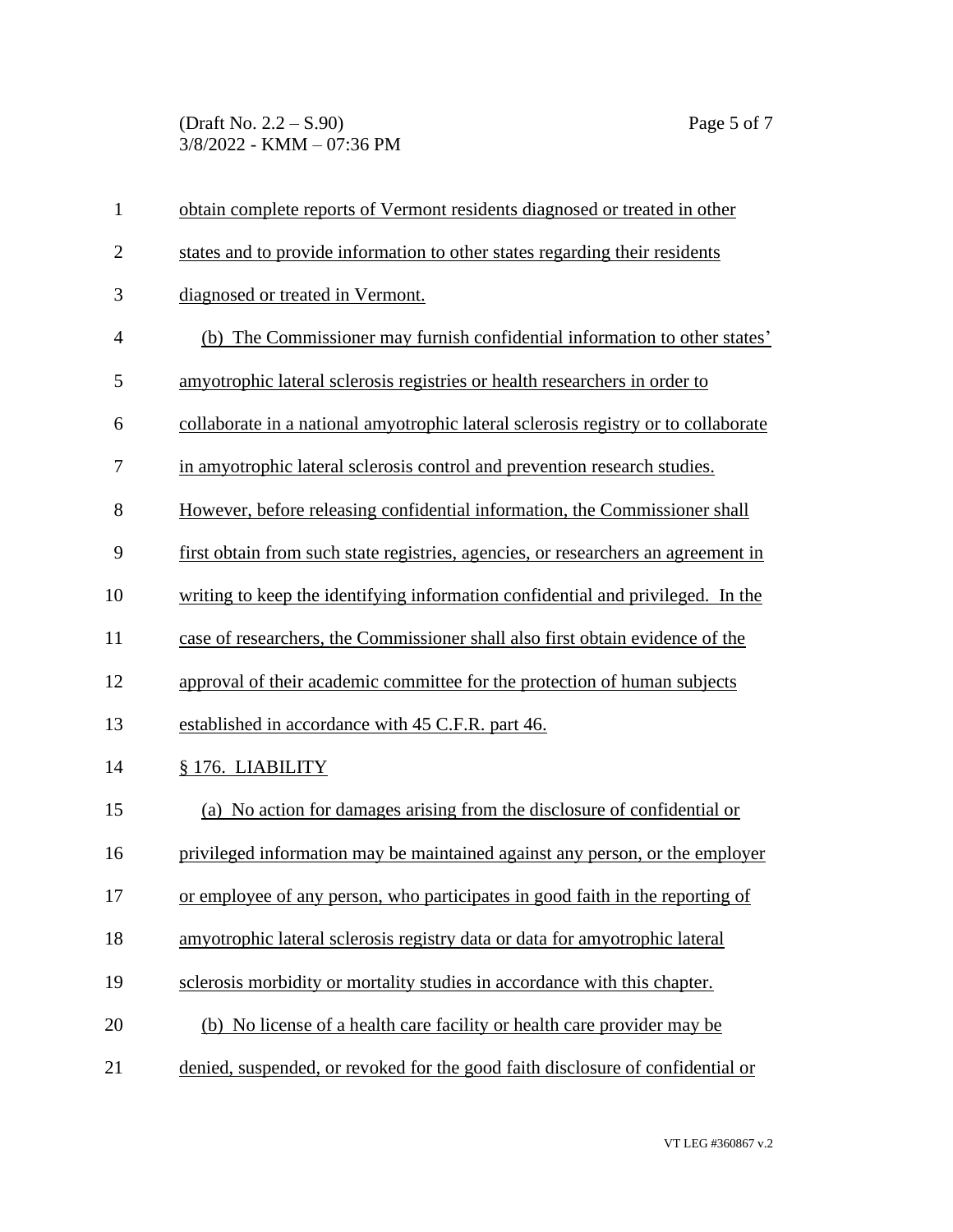(Draft No. 2.2 – S.90) Page 6 of 7 3/8/2022 - KMM – 07:36 PM

| 1              | privileged information in the reporting of amyotrophic lateral sclerosis registry |  |  |
|----------------|-----------------------------------------------------------------------------------|--|--|
| $\overline{2}$ | data or data for amyotrophic lateral sclerosis morbidity or mortality studies in  |  |  |
| 3              | accordance with this chapter.                                                     |  |  |
| $\overline{4}$ | (c) Nothing in this section shall be construed to apply to the unauthorized       |  |  |
| 5              | disclosure of confidential or privileged information when such disclosure is      |  |  |
| 6              | <u>due to gross negligence or willful misconduct.</u>                             |  |  |
| 7              | Sec. 2. GRANT APPLICATIONS TO FUND AMYOTROPHIC LATERAL                            |  |  |
| 8              | <b>SCLEROSIS REGISTRY</b>                                                         |  |  |
| 9              | The Department of Health shall seek and apply for grants to fund the              |  |  |
| 10             | amyotrophic lateral sclerosis registry established in 18 V.S.A. chapter 4A. As    |  |  |
| 11             | part of its fiscal year 2024 budget presentation, the Department shall describe   |  |  |
| 12             | any grants applied for or awarded for this purpose or other identified funding    |  |  |
| 13             | sources.                                                                          |  |  |
| 14             | Sec. 3. REPORT; REGISTRY EXPANSION                                                |  |  |
| 15             | On or before December 1, 2022, the Department of Health shall submit a            |  |  |
| 16             | written report to the House Committees on Health Care and on Human                |  |  |
| 17             | Services and to the Senate Committee on Health and Welfare exploring the          |  |  |
| 18             | benefits of expanding the amyotrophic lateral sclerosis registry established in   |  |  |
| 19             | 18 V.S.A. chapter 4A by broadening the scope of neurodegenerative diseases        |  |  |
| 20             | addressed in the registry or by partnering with at least three neighboring states |  |  |
| 21             | to collect data from a larger population, or both.                                |  |  |